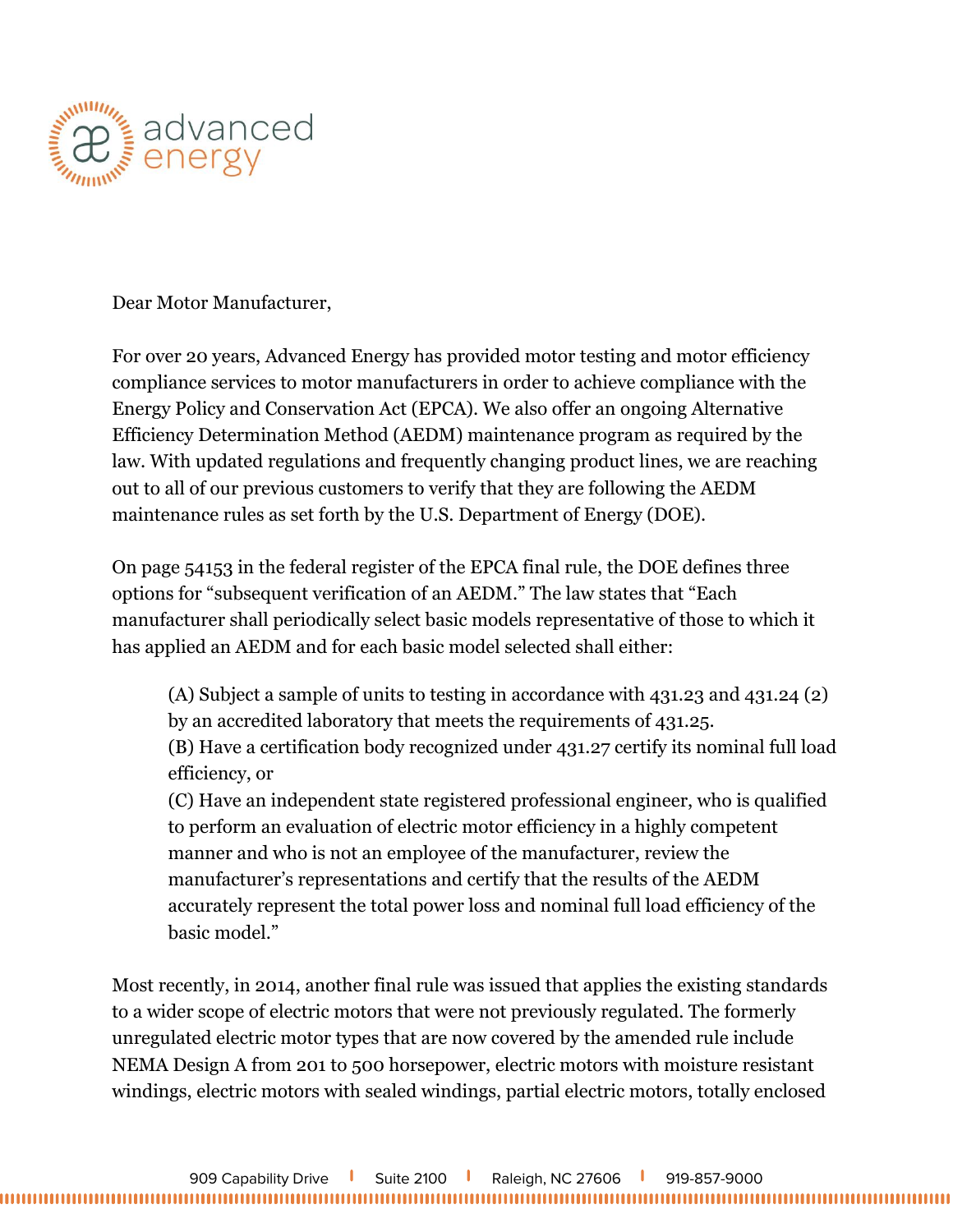

non-ventilated (TENV) electric motors, immersible electric motors, brake electric motors, electric motors with separately powered blowers, electric motors with nonstandard end shields or flanges, electric motors with non-standard bases, electric motors with special shafts, vertical hollow-shaft electric motors, electric motors with sleeve bearings, electric motors with thrust bearings, and electric motors with encapsulated windings.

The law states that each motor manufacturer that has used an AEDM shall have, available for inspection by the DOE, records showing the method or methods used. This is important to note because at any time the DOE can ask a manufacturer to produce records that prove its AEDM is current and valid under the law. Failure to have the records could result in a violation.

The DOE recognizes that AEDMs are fluid models that are continually adjusted to improve motor efficiency prediction. Because AEDMs are fluid and because motor manufacturers strive to improve the efficiency of their products, the DOE requires continual maintenance. In addition, anytime a motor manufacturer makes significant design or production changes, the AEDM needs to reflect those changes. If you are manufacturing any of the motors listed above, we encourage you to verify that they are being included in your AEDM subsequent verifications.

To provide complete compliance services and to make sure all of our clients are prepared for a potential DOE inspection, we offer two programs to help you maintain sufficient records. The first program is for clients who have achieved or are working toward National Voluntary Laboratory Accreditation Program (NVLAP) compliance. This program involves testing a few basic models per year per AEDM in the NVLAP lab of your choice with reports sent to Advanced Energy for verification to the AEDM. Under this program, Advanced Energy defines the motor test plan, reviews all test reports and creates the documentation necessary to maintain the "subsequent verification of an AEDM." Advanced Energy is an independent company with stateregistered professional engineers who are highly qualified to perform an evaluation of electric motor efficiency.